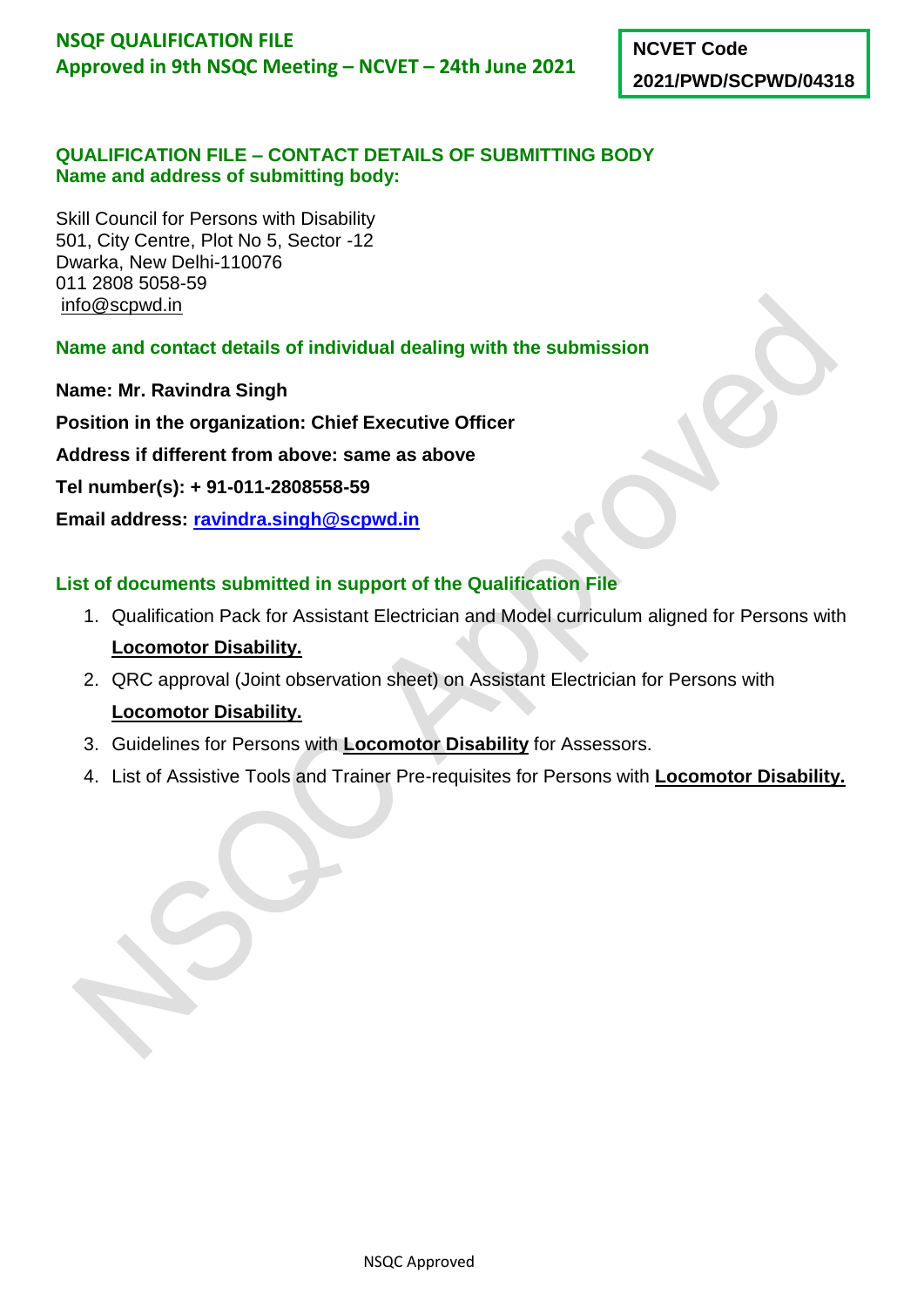## **QUALIFICATION FILE SUMMARY FOR THE PwD**

| <b>Qualification Title</b>                        | <b>Assistant Electrician-PwD LD</b>       |  |  |  |
|---------------------------------------------------|-------------------------------------------|--|--|--|
| <b>Qualification code, If any</b>                 | PWD/ CON/Q0602, v1.0                      |  |  |  |
| <b>Body/ Bodies which will assess candidates</b>  | <b>SCPwD affiliated Assessment Agency</b> |  |  |  |
|                                                   | (AA)                                      |  |  |  |
| Body/ bodies which will award the certificate for | Skill Council for Persons with Disability |  |  |  |
| the qualification                                 |                                           |  |  |  |
| Body which will accredit providers to offer the   | Skill Council for Persons with Disability |  |  |  |
| qualification                                     |                                           |  |  |  |
| <b>Notional Learning Hours</b>                    | 400                                       |  |  |  |
| <b>Disability</b>                                 | Locomotor Disability (LD)                 |  |  |  |
| <b>Entry Requirement</b>                          | Class 10 <sup>th</sup> Pass               |  |  |  |
| Date of planned review of the qualification       | 31/03/2023                                |  |  |  |
| <b>Formal Structure of the Qualification</b>      |                                           |  |  |  |
|                                                   |                                           |  |  |  |

| <b>Locomotor Disability</b>                                                                                                |                                |                                           |                 |                |  |
|----------------------------------------------------------------------------------------------------------------------------|--------------------------------|-------------------------------------------|-----------------|----------------|--|
| Title of the unit or other component (Include<br>any identification code used)                                             | <b>Mandatory</b><br>/ Optional | <b>Estimated size</b><br>(learning hours) |                 | Leve           |  |
|                                                                                                                            |                                | <b>Theor</b><br>у                         | <b>Practica</b> |                |  |
| Introduction to the job role (Bridge Module)                                                                               | Mandatory                      | 14                                        | $\Omega$        | 3              |  |
| Select and use hand, power tools and electrical<br>devices relevant to construction electrical works<br>(CON/N0602)        | Mandatory                      | 15                                        | 36              | $\overline{4}$ |  |
| Install temporary lighting arrangement at<br>construction sites (CON/N0603)                                                | Mandatory                      | 20                                        | 64              | 3              |  |
| Install LV electrical wiring at permanent<br>structures (CON/N0604)                                                        | Mandatory                      | 20                                        | 82              | 3              |  |
| Assemble, install and maintain temporary LV<br>electrical panels (distribution boards) at<br>construction site (CON/N0605) | Mandatory                      | 22                                        | 72              | 3              |  |
| Work effectively in a team to deliver desired<br>results at the workplace (CON/N8001)                                      | Mandatory                      | 6                                         | 10              | 3              |  |
| Plan and organize work to meet expected<br>outcomes (CON/N8002)                                                            | Mandatory                      | 5                                         | 10              | 3              |  |
| Work according to personal health, safety and<br>environment protocol at construction site<br>(CON/N9001)                  | Mandatory                      | 8                                         | 16              | 3              |  |
| <b>Total</b>                                                                                                               |                                | 110                                       | 290             |                |  |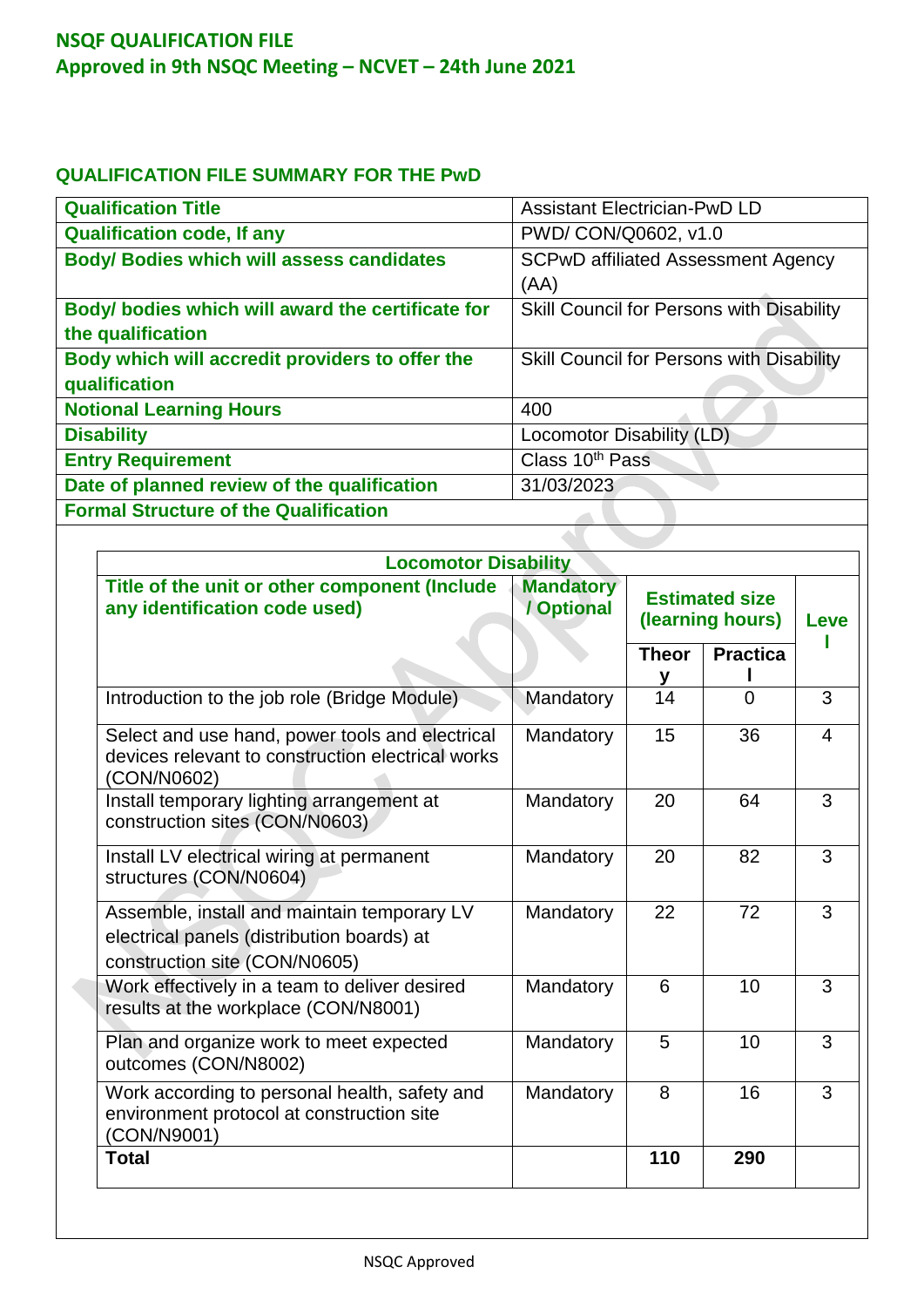### **ASSESSMENT**

### **Name of Assessment Agency (AA):**

If there will be more than one Assessment Agency (AA) for this qualification, give details.

- IRIS-Corporate Solutions Private Limited
- Radiant Infonet Pvt Ltd
- SP Institute of Workforce Development Pvt Ltd
- Tag Assessors Guild Private Limited
- Skills Mantra Edutech Consulting India Pvt Ltd

The list of Assessment Agencies is not limited to above and can extend basis their empanelment with SCPwD and having certified Assessor for the Job role from Domain SSC as well as SCPwD.

### **ASSESSMENT PROCESS**

**NOTE**: SCPwD adopts the Criteria of the Domain SSC and Assessment is conducted by the AA's which are approved by the Domain SSC as well as empaneled with SCPwD. SCPwD develops Assessment guidelines for Persons with Blindness, Low vision, Speech and Hearing Impairment and **Locomotor Disability** to assist the assessors during assessment of the candidate. SCPwD conducts Training of Assessors (ToA) and provide them Disability Orientation and Sensitization.

Process followed by SCPwD for assessments:

Being a Horizontal Council, the prerequisites to the assessment process shared by the Domain SSC is followed mandatorily by the Assessment Agencies. Additionally, they must also follow the guidelines of SCPwD. Below is the assessment process in brief:

### **Pre-Assessment Phase-**

- 1. Batch allocated to the Assessment Agency by SCPwD through Portal/ Email.
- 2. Assessment Agency to connect with Training Provider and communicate/confirm the date of assessment through email.
- 3. Assessment Agency to share requisite lab infrastructure & checklist with TP and discuss about the availability through email.
- 4. Assessment Agency aligns the Assessor for the assessment (Assessor should be Dual Certified by the Domain SSC as well as SCPwD, and the certification should be valid).
- 5. Prepare the Assessment link, formats and share with the Assessor over an email.
- 6. Share the Assessment demo link with the Training Partner over an email.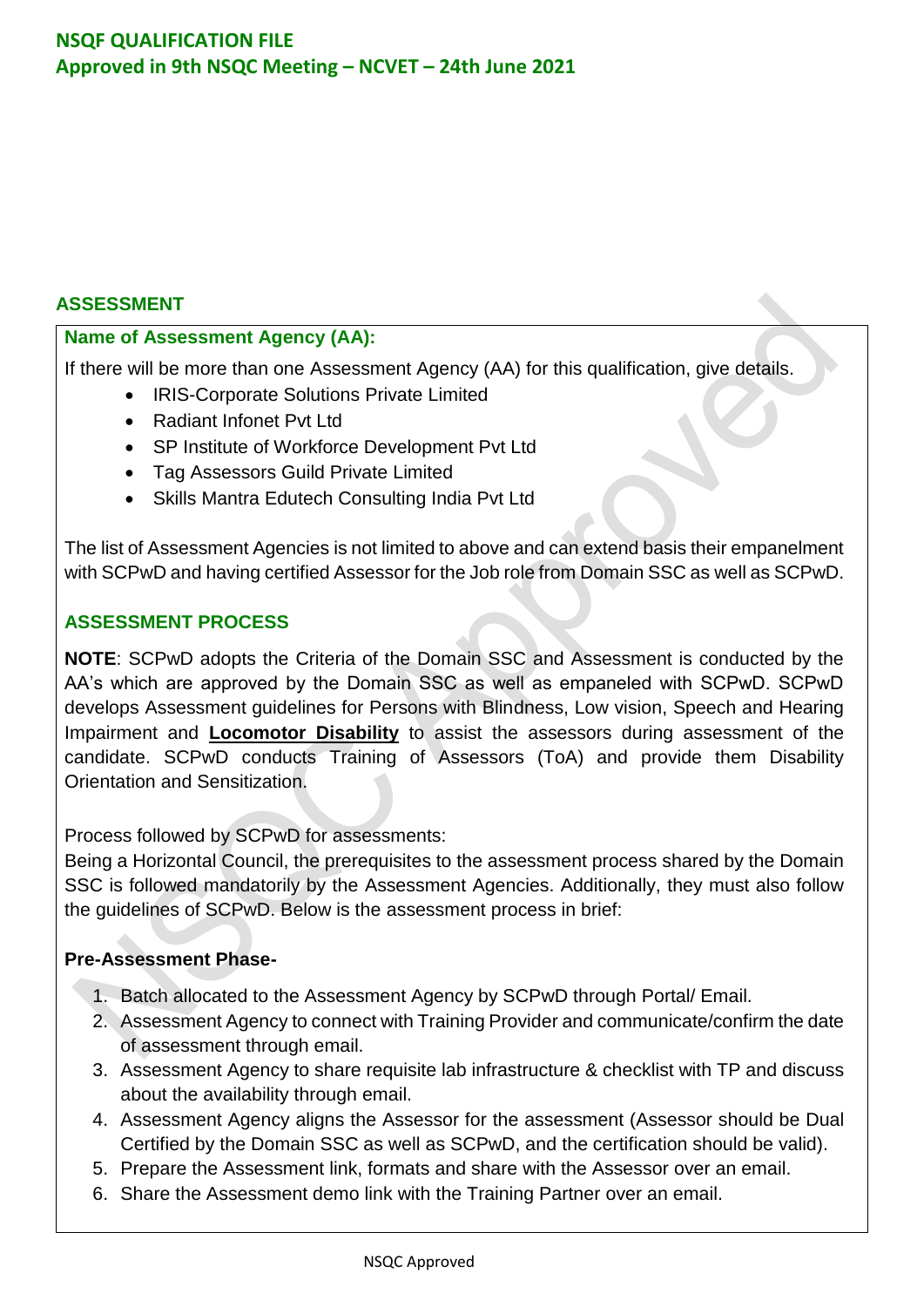### **Assessment Phase-**

- 1. The Assessor verifies the identity and disability through Aadhar Card and Disability Certificate and reports to SCPwD in-case of any discrepancy [*In case of J&K and NE Voter ID & Pan Card also allowed for Candidates Identification*].
- 2. The candidates are briefed on the assessment process (Prior to starting of the assessment).
- 3. The Assessor verifies the lab equipment's and reports to SCPwD in-case of any variance.
- 4. Post validation of photo Id proof for each candidate, attendance of candidate is captured according to the scheme's requirement. i.e., under PMKVY, attendance of the candidates is captured through Aadhar Enabled Assessor Application, however, under other schemes candidates sign the attendance sheet.
- 5. The candidates attempt the assessment on TAB/Computer System.
- 6. The Assessor takes the photos and videos of respective activities and complete the documentation formalities.

#### **Post Assessment Phase-**

- 1. The Assessment Agency prepares the result based on responses captured in server.
- 2. The Assessment Agency shares the result with SCPwD in the prescribed format.

### **SECTION 2**

### **EVIDENCE OF NEED**

#### **What evidence is there that the qualification is needed?**

The Job role has been shortlisted and mapped for Persons with **Locomotor Disability**, based on demand by the Industry, Training Partners, Experts and views from the reverent Persons with Locomotor Disability themselves.

### **What is the estimated uptake of this qualification and what is the basis of this estimate?**

Infrastructure sector is a key driver for the Indian economy. The sector is highly responsible for propelling India's overall development and enjoys intense focus from Government for initiating policies that would ensure time-bound creation of world class infrastructure in the country. Infrastructure sector includes power, bridges, dams, roads, and urban infrastructure development. India was ranked 44 out of 167 countries in World Bank's Logistics Performance Index (LPI) 2018. India ranked second in the 2019 Agility Emerging Markets Logistics Index.

According to the Department for Promotion of Industry and Internal Trade (DPIIT), construction development and infrastructure activities sectors received FDI inflow amounting to US\$ 25.69 billion and US\$ 16.97 billion, respectively, between April 2000-June 2020. The logistics sector in India is growing at a CAGR of 10.5% annually and is expected to reach US\$ 215 billion in 2020.

India is witnessing significant interest from international investors in the infrastructure space. The infrastructure sector has become the biggest focus area for the Government of India. The Government of India is expected to invest highly in the infrastructure sector, mainly highways, renewable energy, and urban transport. India plans to spend US\$ 1.4 trillion on infrastructure during 2019-23 to have a sustainable development of the country. The Government has suggested investment of Rs. 5,000,000 crores (US\$ 750 billion) for railways infrastructure from 2018-30. India and Japan have joined hands for infrastructure development in India's Northeast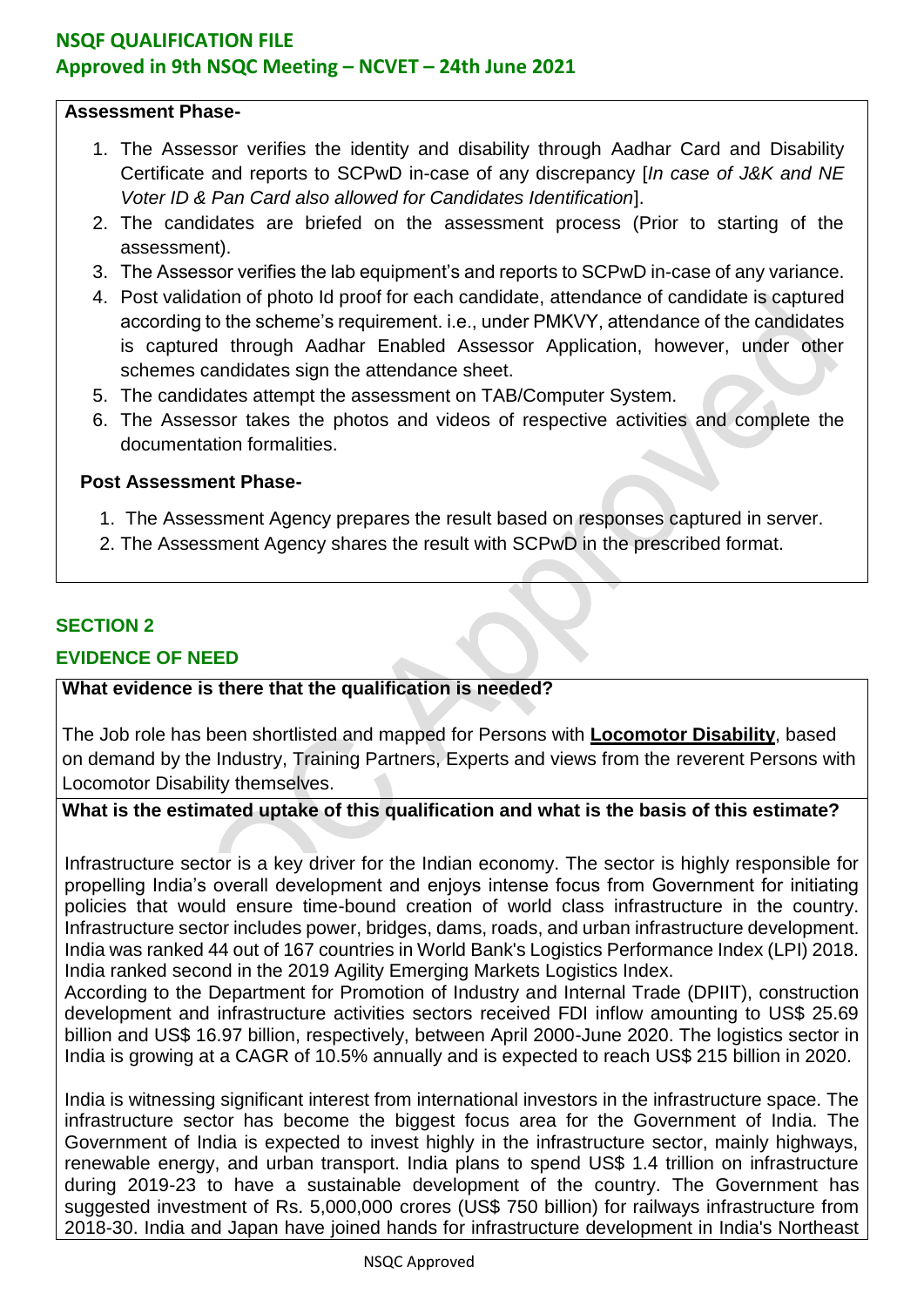states and are also setting up an India-Japan Coordination Forum for Development of Northeast to undertake strategic infrastructure projects for the region.

Real estate and construction together are the second largest employment provider in the country, next only to agriculture, according to the Economic Survey 2017-18, tabled in Parliament. The sector employed over 40 million workforces in 2013, and as per projections, it is slated to employ over 52 million workforces by 2017 and 67 million workforces by 2022.

Owing to the various schemes of the Govt of India, the opportunities in this sector seems promising, in addition to this the low entry criterion required for training on the Job roles of the sector makes it easier for the youth with disability to undergo training on these Job roles.

**What steps were taken to ensure that the qualification(s) does/do not duplicate already existing or planned qualifications in the NSQF?**

Non duplication has been ensured by the Domain SSC.

**What arrangements are in place to monitor and review the qualification(s)? What data will be used and at what point will the qualification(s) be revised or updated?**

The Qualification Pack for Assistant Electrician was adopted based on the industry demand for Persons with Disability. SCPwD develops disability specific Expository which contains expounded information on tools/technology /assistive devise for specific disability. The QP is revised at frequent intervals by Domain SSC, to capture updates in the sector. Similarly, Expository is also reviewed and revised to capture updates on any further development /innovations in the specific disability for facilitating the trainers as well as the assessors in addition to the learners. It may be noted that as and when the Domain SSC revises the QP corresponding adoption and updating is done by SCPwD in the related Job Role.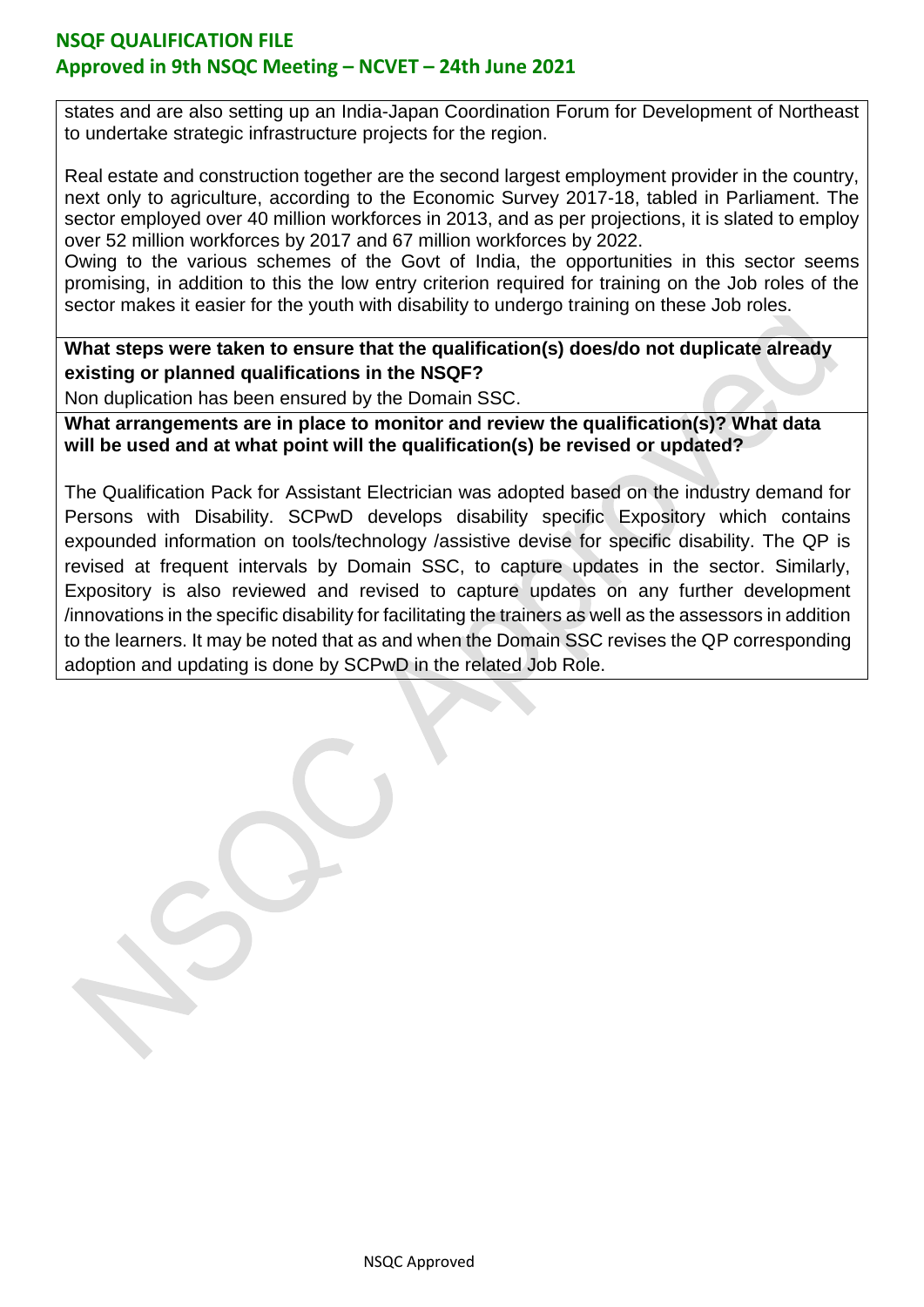**Annexure 1: QRC approval (Joint observation sheet)**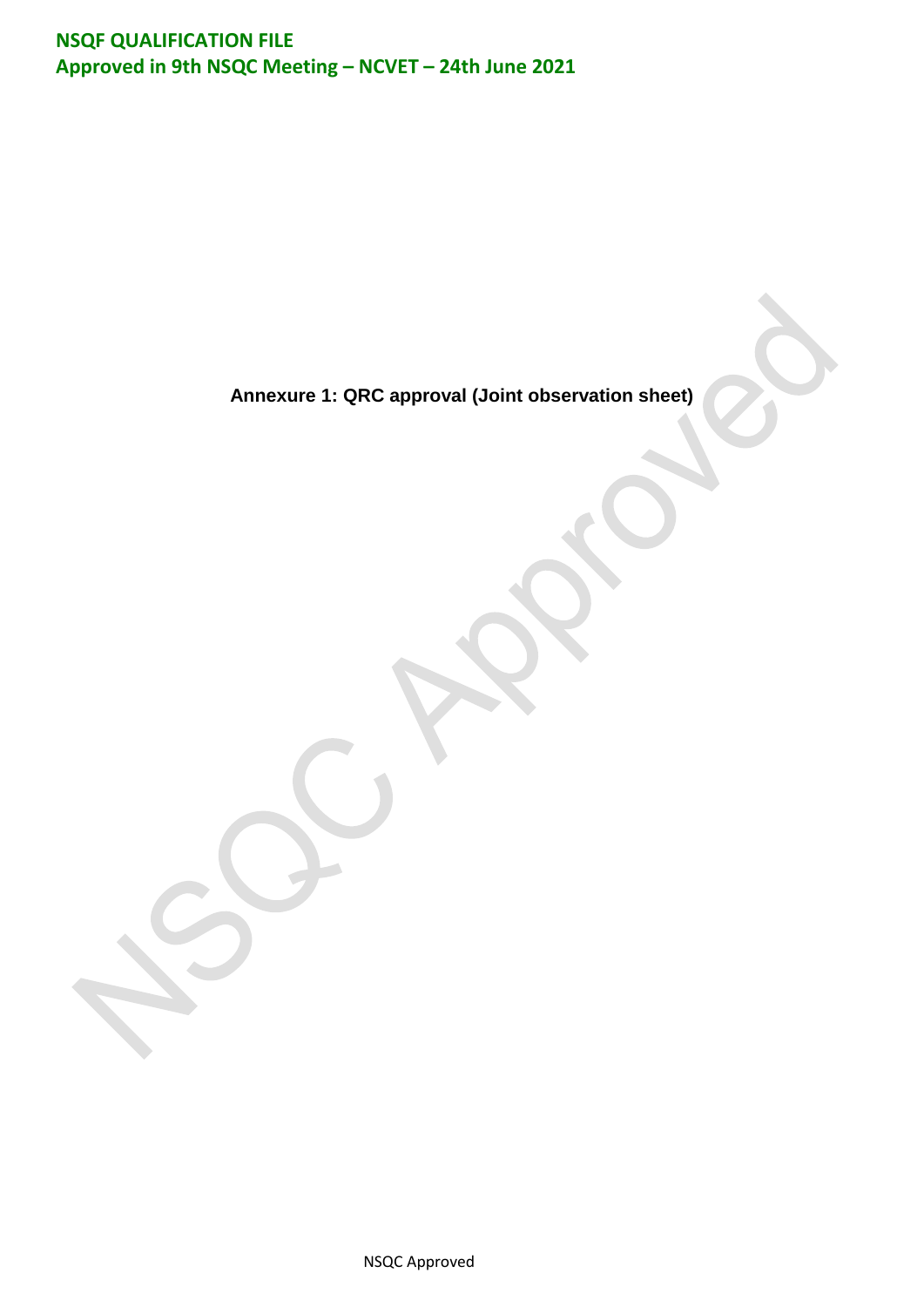SCPWD/ IS MCS + Expositories **NSDC** Notional Dire November 30, 2018. Connection QRC Members Joint Declaration/Recommendations Sheet ORC Members Promeer Roy, J V Rao, Manik Sabharwal SSC Representatives Anup K Srivastava Nishu Recommendations old old That are being reviewed / revised / or Recommendations old rationliged will reed to be discussed Discussion on the 17-systemic changes as & required on specially for the resultive of transcripts. Resolutions as Accepted by SSC **Submission Date** Approved. Signature of QRC Members and Presenting SSCS CEO Paventey MW

#### **Annexure 2: Guidelines for the assessment of Persons with Locomotor Disability**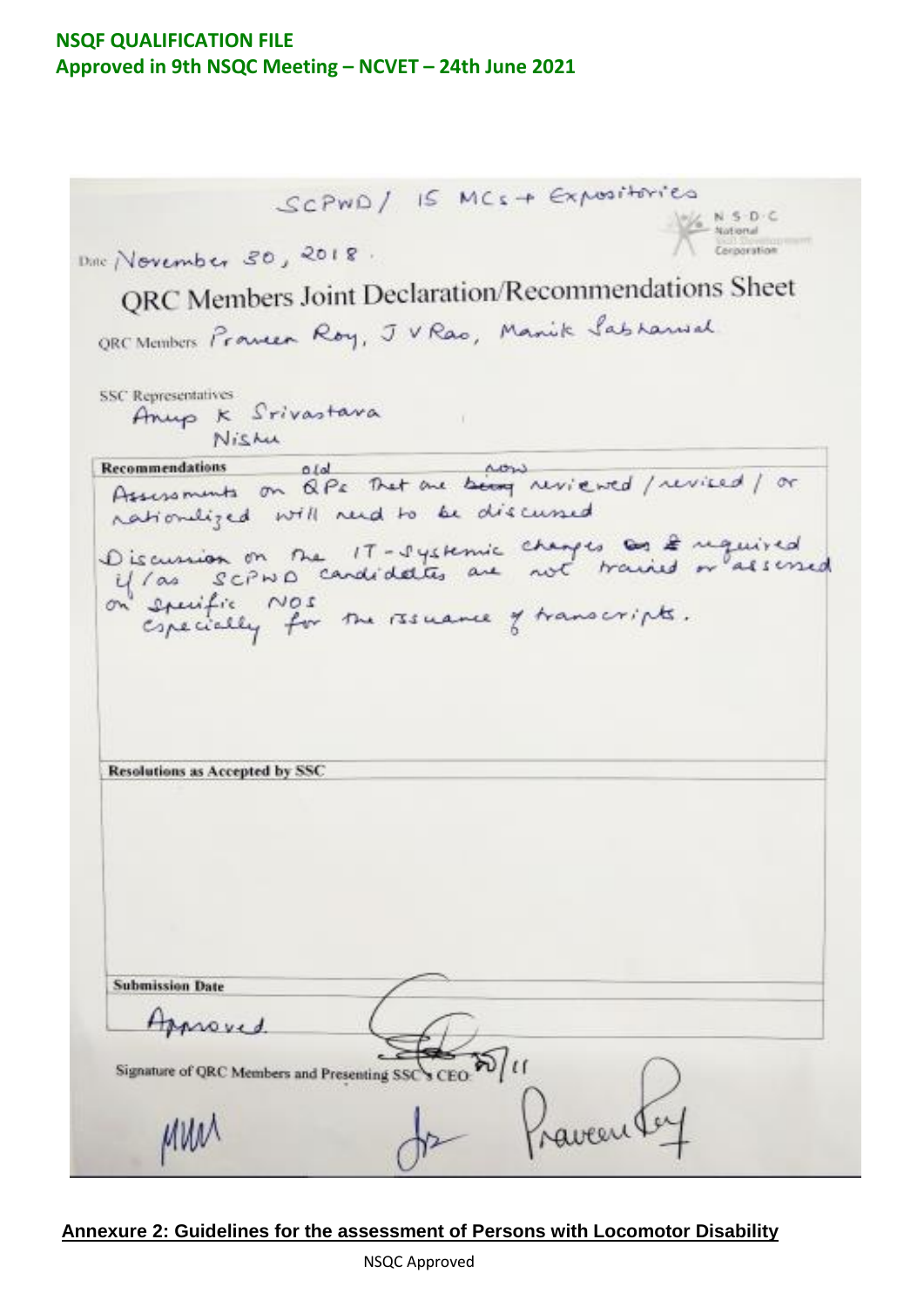### **NSQF QUALIFICATION FILE**

### **Approved in 9th NSQC Meeting – NCVET – 24th June 2021**

#### **Common guidelines for assessment of Trainees from all the categories of Disability**

- Validate the type of Disability of the candidate along with the original Disability Certificate (Please note: In PMKVY, the batch should not have the candidates with Multiple Disabilities and the Disability type should be same as provided in SDMS).
- Do ask questions openly. Do not assume anything. For example, ask your trainees with disability if they need any change in the kind of assessment setup provided.
- Be prepared to make your assessments person-specific including the practical part too without compromising on the criteria set up by the Domain SSC.
- Provide the candidate with the desired assistive devices which may vary from candidate to candidate.
- Do understand that every trainee with disability has a journey: he/she are likely to have identified solutions that best work for him/her. Do not expect your trainees with disability to go through the same processes with the same rigour as your trainees without disability.
- Remember that your trainees with disability are going to work with persons without disability. Pitying, belittling or lowering the standards would defeat the purpose.
- An extension of 20 minutes per hour is recommended. This can be further increased as per circumstances/ requirement of the candidate (for details please refer to the Examination Guideline developed by MSJE).
- Services of scribe/ writer/ reader/ lab assistant should be allowed to any person who has Disability of 40% or more if so desired by the person.
- General comfort of the candidate should be kept in view inside the assessment room.
- Follow the health/ safety guidelines if any issued by the authorities.

### **Specific Guidelines**

- Do not hang onto or lean on a wheelchair. It is often considered to be part of the person's "body space."
- There may be a requirement of re-arrangement of equipment based on nature of Disability for ease of access like placing tools on left-hand-side or right-hand-side.
- May require process changes based on the nature of the assessment for example, use of feet by an individual for different tasks having restricted mobility in upper limbs.
- There may be a requirement of modified/one-handed keyboard or mouse, computer configured with Sticky Keys for ease of using keyboard shortcuts, computer compatibility with speech recognition software or camera-mouse.
- Allow a scribe when requested by the candidate.
- In assessments, some trainees may prefer using a laptop over a desktop due to movement constraints.
- Many persons with spinal cord injury are unable to sit for extended periods of time. This should be taken into account, and extra time should be allocated to the person for completion of the assessment.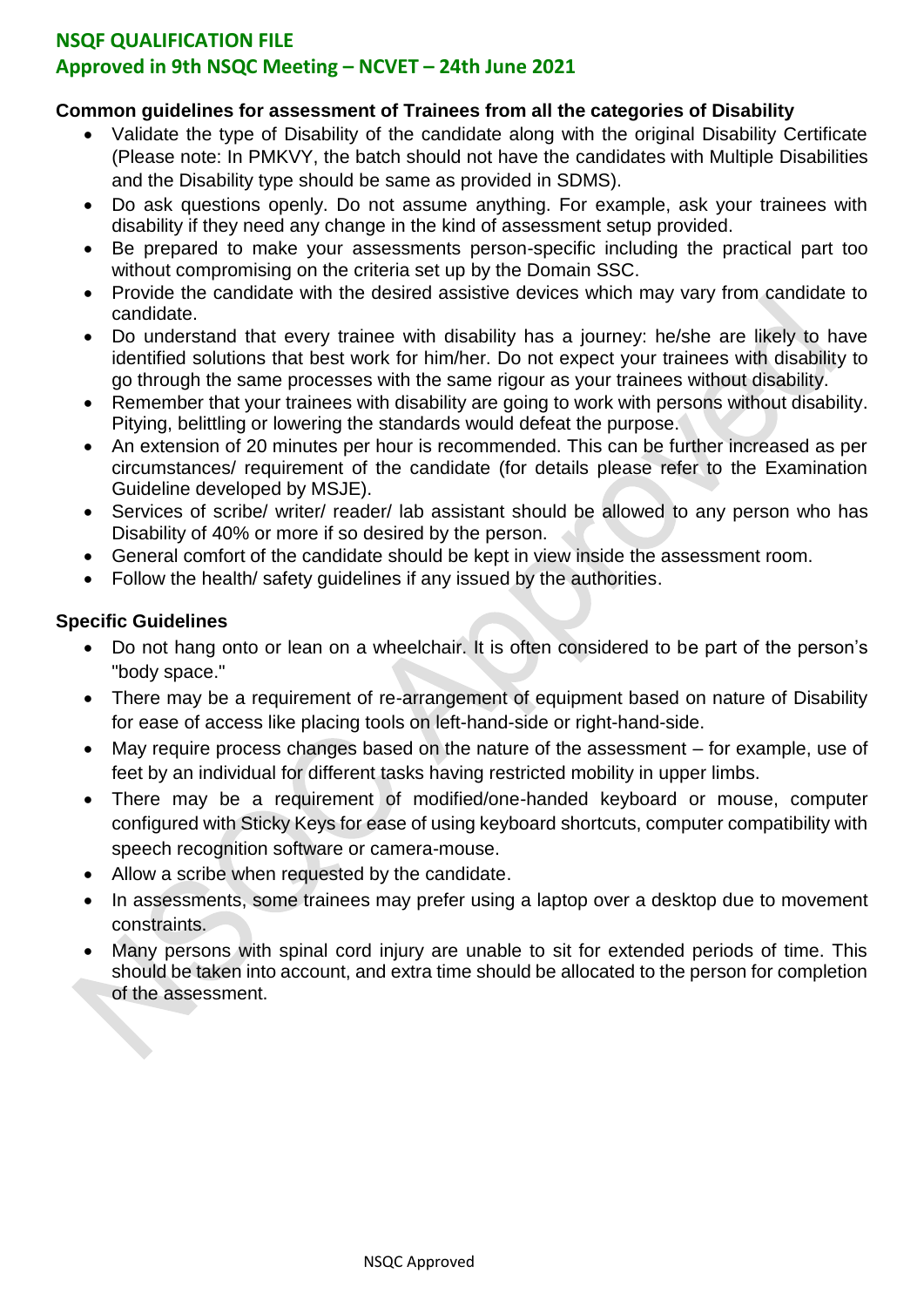### **Annexure 3: Assistive Tools, Trainer Pre-requisites**

### **List of tools/equipment to conduct the training**

Any of the following tools may be used during the training of Persons with Locomotor Disability

- Computer
- Sticky Keys
- Foot Pedals
- Access Switches
- Wheel Chair
- Walker
- One-Handed Keyboard
- Pencil Gripper
- Automatic Page Turner
- Grab Bars
- Speech to Text software

## **Trainer Qualification**

### **Minimum Educational Qualifications: Class 10th pass**

Experience: i. Technical Degree holder with minimum Five years of Field & Two years of teaching experience (At least one year each at workers and Engineers level) or, ii. In case of a Diploma Holder Ten years of field & five years of teaching experience (Three years at worker level and two years at Engineers level) having Total experience to 15 yrs. or, iii. In case of specific to trades than should have qualified the Minimum Level- 4 and have Fifteen years of field experience and Three years of Teaching experience or, iv. Graduate or Intermediate should possess at least Level – 4 Certificate and have 12 years of field experience and two years of trade teaching experience.

## **In addition to Domain SSC (as above) Disability specific additional requirement for the trainer are:**

**Disability Specific Top Up Module-** The Inclusive Trainer should be certified by SCPwD with minimum qualifying score of 80% as per SCPwD guidelines in Disability Specific Top Up Training / QP of Trainer-PwD